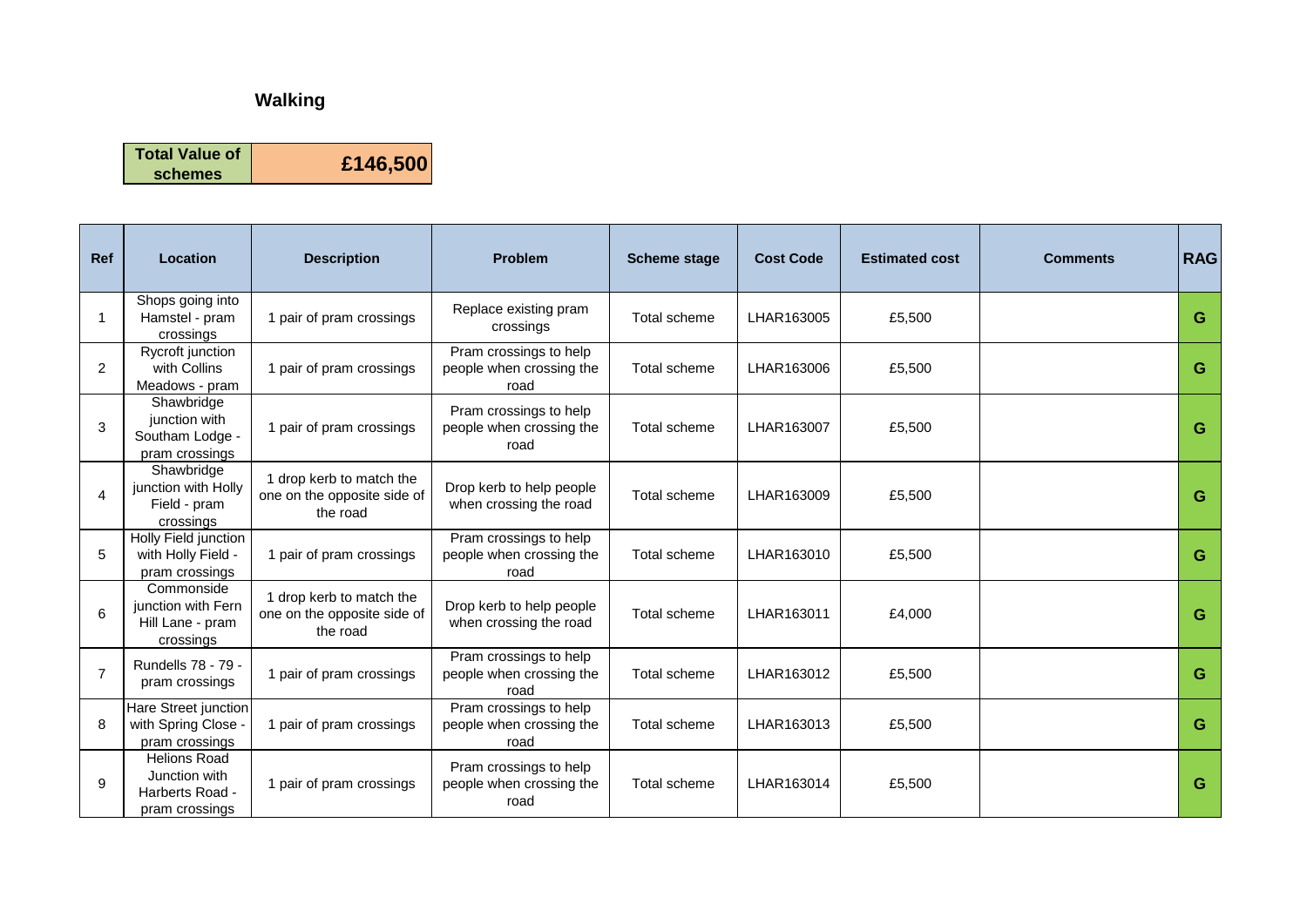| <b>Ref</b> | <b>Location</b>                                                               | <b>Description</b>                                                 | <b>Problem</b>                                                                                                       | <b>Scheme stage</b> | <b>Cost Code</b> | <b>Estimated cost</b> | <b>Comments</b>                                                                                                                                                         | <b>RAG</b>   |
|------------|-------------------------------------------------------------------------------|--------------------------------------------------------------------|----------------------------------------------------------------------------------------------------------------------|---------------------|------------------|-----------------------|-------------------------------------------------------------------------------------------------------------------------------------------------------------------------|--------------|
| 10         | Willowfield junction<br>with Tendring Road<br>- pram crossings                | 2 x pairs of pram crossings                                        | Pram crossings to help<br>people when crossing the<br>road                                                           | Total scheme        | LHAR163015       | £9,500                |                                                                                                                                                                         | G            |
| 11         | Maunds Hatch<br>junction with<br>Maunds Hatch -<br>pram crossings             | 1 pair of pram crossings in<br>the vicinity of the Co-Op           | Pram crossings to help<br>people when crossing the<br>road                                                           | Total scheme        | LHAR163019       | £5,500                |                                                                                                                                                                         | G            |
| 12         | <b>Tendring Road</b><br>junction with<br>Partridge Road -<br>Drop Kerb        | 1 pair of pram crossings                                           | Pram crossings to help<br>people when crossing the<br>road                                                           | Total scheme        | LHAR163021       | £5,500                |                                                                                                                                                                         | G            |
| 13         | <b>Tawneys Road</b><br>junction with The<br>Fairways - pram<br>crossings      | 1 pair of pram crossings                                           | Pram crossings to help<br>people when crossing the<br>road                                                           | Total scheme        | LHAR163023       | £6,500                | In validation.                                                                                                                                                          | G            |
| 14         | Waterhouse Moor -<br>pram crossings                                           | Request for 2 x pairs of<br>pram crossings down<br>Waterhouse Moor | Pram crossings to help<br>people when crossing the<br>road                                                           | Total scheme        | LHAR163026       | £11,000               |                                                                                                                                                                         | G            |
| 15         | Finchmoor - pram<br>crossings                                                 | Request for additional pram<br>crossings down Finchmoor            | Pram crossings to help<br>people when crossing the<br>road                                                           | Total scheme        | LHAR163028       | <b>TBC</b>            | In validation.                                                                                                                                                          | $\mathbf v$  |
| 16         | Abercrombie Way<br>junction with<br>Woodcroft - pram<br>crossings             | 1 pair of pram crossings                                           | Pram crossings to help<br>people when crossing the<br>road                                                           | <b>Total scheme</b> | LHAR163029       | <b>TBC</b>            | In validation.                                                                                                                                                          | $\mathsf{V}$ |
| 17         | <b>Harberts Road</b><br>junction with Fourth<br>Avenue                        | Request to improve the<br>current pedestrian refuge                | The current pedestrian<br>refuge is restricted for<br>pedestrians as there is a<br>high mast beacon in the<br>middle | Feasibility         | LHAR163030       | <b>TBC</b>            | In validation.                                                                                                                                                          | $\mathsf{V}$ |
| 18         | Muskham Road<br>outside the<br>Museum - Pram                                  | 1 single drop kerb to take<br>pedestrians across to the<br>Museum  | There is a drop on one side<br>of the road but not to                                                                | Total scheme        | LHAR163032       | <b>TBC</b>            | In validation.                                                                                                                                                          | $\mathbf{V}$ |
| 19         | Church Langley<br>Way - between<br>Minton Lane and<br><b>Tickenhall Drive</b> | Request for a zebra / tiger<br>crossing                            | Difficulty for pedestrians to<br>cross the road. The<br>requested location would<br>link up two cycleways            | Feasibility         | LHAR173004       | <b>TBC</b>            | The PV2 has been completed<br>and the site falls marginally<br>short of meeting the criteria. A<br>decision from the Cabinet<br>Member would be required to<br>proceed. | R.           |